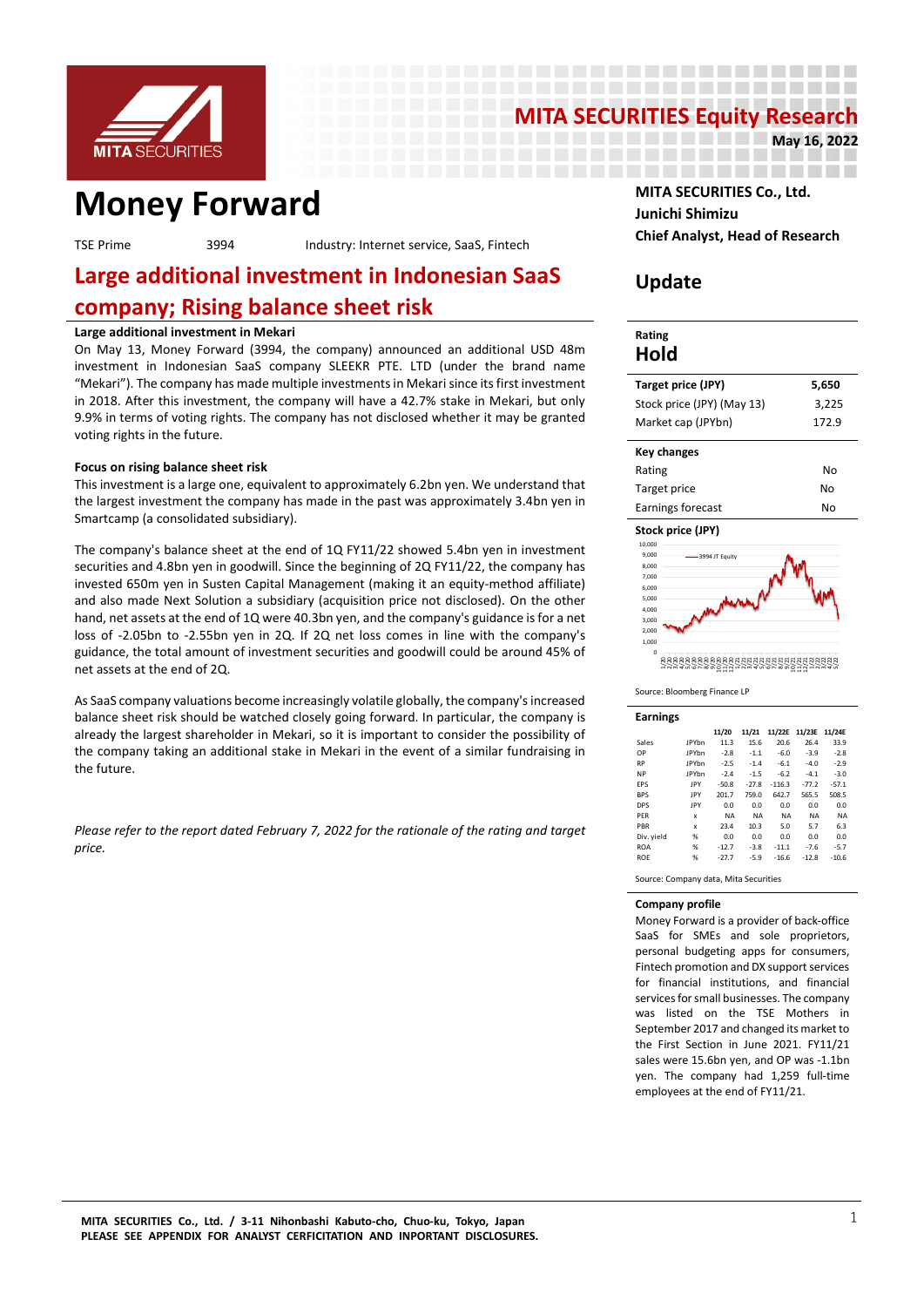#### **Comparison of valuations and stock prices with peers**

#### **Figure: Comparison of valuations with peers (Japanese companies)**

| Company name              | Ticker | PX    | Mkt cap      | Sales YoY | Sales YoY |       | Sales YoY EBITDA Mgn | ROE     | <b>ROE</b> | PER       | PFR       | PBR  | EV/EBITDA | EV/EBITDA | EV/Sales | EV/Sales  |       | EV/Sales Div yield | 1M      | 3M      | 1YR     |
|---------------------------|--------|-------|--------------|-----------|-----------|-------|----------------------|---------|------------|-----------|-----------|------|-----------|-----------|----------|-----------|-------|--------------------|---------|---------|---------|
|                           |        | 5/13  | <b>JPYbn</b> | ιTΜ       | Cur E     | Nxt E | LTM                  | LTM     | Cur E      | I TM      | Cur E     | Last | LTM       | Cur E     | LTM      | Cur E     | Nxt E | Cur E              | Chg     | Chg     | Chg     |
| RAKUS CO LTD              | 3923   | 1.326 | 240.3        | 34.1      | 33.4      | 29.2  | 14.9                 | 22.2    | 16.2       | 142.3     | 201.0     | 28.9 | 195.6     | 102.1     | 29.1     | 8.7       | 6.7   | 0.2                | $-23.5$ | $-29.3$ | $-34.8$ |
| <b>MONEY FORWARD INC</b>  | 3994   | 3,225 | 172.9        | 36.6      | 30.1      | 29.3  | $-10.6$              | $-13.4$ | $-11.0$    | <b>NA</b> | <b>NA</b> | 4.5  | <b>NA</b> | <b>NA</b> | 14.2     | 7.0       | 5.4   | 0.0                | $-41.6$ | $-33.4$ | $-35.8$ |
| SMAREGI INC               | 4431   | 990   | 19.4         | 29.7      | <b>NA</b> | 25.6  | 27.2                 | 17.2    | 12.:       | 21.4      | 32.3      | 4.8  | 64.6      | 19.8      | 17.7     | 3.8       | 3.0   | 0.0                | $-15.4$ | $-40.8$ | $-63.1$ |
| SANSAN INC                | 4443   | 1.106 | 138.2        | 23.9      | 25.2      | 23.4  | 9.7                  | 3.0     | 3.3        | 401.1     | 180.6     | 11.8 | 126.9     | 96.4      | 6.0      | 6.4       | 5.1   | 0.0                | $-19.0$ | $1.5\,$ | $-43.8$ |
| <b>FREEE KK</b>           | 4478   | 3.155 | 178.1        | 44.5      | 34.6      | 28.3  | $-20.7$              | $-11.4$ | $-7.2$     | <b>NA</b> | <b>NA</b> | 3.8  | <b>NA</b> | NA        | 24.8     | 9.2       |       | 0.0                | $-24.0$ | $-21.5$ | $-57.8$ |
| OBIC BUSINESS CONSULTANTS | 4733   | 4.200 | 316.7        | 18.8      | <b>NA</b> | NA    | NA                   | 8.9     | <b>NA</b>  | 26.7      | 26.3      | 2.3  | <b>NA</b> | <b>NA</b> | 5.7      | <b>NA</b> | NA    |                    | 5.3     | $-1.4$  | $-30.9$ |
| BENGO4.COM INC            | 6027   | 3,100 | 69.0         | 29.3      | <b>NA</b> | NA    | 14.7                 | 19.1    | <b>NA</b>  | 145.      | 98.1      | 25.4 | 135.7     | <b>NA</b> | 20.5     | <b>NA</b> | NA    | <b>NA</b>          | $-23.2$ | $-32.5$ | $-63.8$ |
| Average                   |        |       |              | 31.0      | 30.8      | 27.2  | 5.9                  | 6.5     |            | 147.7     | 107.      | 11.6 | 130.7     | 72.7      | 16.9     | 7.0       | 5.5   | 0.3                | $-20.2$ | $-22.5$ | $-47.1$ |
| Median                    |        |       |              | 29.7      | 31.8      | 28.3  | 12.2                 | 8.9     | 3.3        | 142.3     | 98.1      | 4.8  | 131.3     | 96.4      | 17.7     | 7.0       | 5.4   | n.n                | $-23.2$ | $-29.3$ | $-43.8$ |

Source: Bloomberg Finance LP data, Mita Securities Note: Forecasts are based on Bloomberg consensus. Shading indicates stocks covered by Mita Securities

#### **Figure: Comparison of valuations with peers (overseas companies)**

| Company name                      | Ticker      | PX      | Mkt cap       | Sales YoY           | Sales YoY | Sales YoY         | <b>EBITDA Men</b>      | <b>ROE</b>                | ROE                                | PER       | PER       | PBR                        | EV/EBITDA | EV/EBITDA | EV/Sales | EV/Sales | EV/Sales        | Div vield | 1M      | 3M      | 1YR     |
|-----------------------------------|-------------|---------|---------------|---------------------|-----------|-------------------|------------------------|---------------------------|------------------------------------|-----------|-----------|----------------------------|-----------|-----------|----------|----------|-----------------|-----------|---------|---------|---------|
|                                   |             | 5/13    | <b>USDbn</b>  | <b>TM</b>           | Cur E     | Nxt E             | LTM                    | <b>LTM</b>                | Cur E                              | LTM       | Cur E     | Last                       | LTM       | Cur E     | LTM      | Cur E    | Nxt E           | Cur E     | Chg     | Chg     | Chg     |
| <b>AUTODESK INC</b>               | ADSK        | 197     | 42.9          | 15.7                | 16.2      | 15.0              | 16.8                   | 54.8                      | 128.0                              | 86.8      | 29.3      | 50.6                       | 64.5      | 22.8      | 12.7     | 8.7      | 7.6             | 0.0       | 0.2     | $-15.6$ | $-29.0$ |
| ALTERYX INC - CLASS A             | AYX         | 59<br>  | 4.0<br>------ | 13.9<br>----------- | 34.1      | 19.4<br>--------- | $-33.0$                | $-71.7$                   | $-11.4$                            | <b>NA</b> | <b>NA</b> | 17.4                       | <b>NA</b> | <b>NA</b> | 9.4      | 6.2      | 5.2<br>-------- | 0.0       | $-18.3$ | 12.7    | $-23.7$ |
| COUPA SOFTWARE IN                 | COUF        | 73      | 5.5           | 33.9                | 14.1      | 21.6              | $-10.6$                | $-39.2$                   | 4.0                                | <b>NA</b> | 399.      | 6.1                        | NA        | 91.8      | 15.2     | 7.7      | 6.3             | 0.0       | $-26.8$ | $-43.8$ | $-68.3$ |
| <b>INTUIT INC</b>                 | INTU        | 372<br> | 105.1         | 47.9<br>_________   | 32.1      | 15.4              | 27.7                   | 17.8<br><b>CONTRACTOR</b> | 21.7<br><b>Information Control</b> | 46.8      | 31.9      | 6.7<br><b>Constitution</b> | 51.1      | 23.6      | 14.3     | 9.0      | 7.8             | 0.7       | $-20.1$ | $-29.6$ | $-10.9$ |
| NEW RELIC INC                     | <b>NEWR</b> | 47      | 3.1           | 17.7                | 17.9      | 18.9              | $-18.4$                | $-68.0$                   | $-3.8$                             | <b>NA</b> | NA        | 9.6                        | NA        | 51.0      | 5.3      | 3.1      | 2.6             | NA.       | $-35.2$ | $-36.3$ | $-21.4$ |
| SERVICENOW INC                    | <b>NOW</b>  | 453     | 90.7          | 29.5                | 30.1      | 24.8              | 12.7                   | 6.3                       | 30.5                               | 400.6     | 61.7      | 22.7                       | 134.1     | 37.8      | 17.6     | 12.0     | 9.6             | <b>NA</b> | $-10.8$ | $-23.5$ | $-1.7$  |
| <b>OKTA INC</b>                   | OKTA        | 98      | 15.4          | 55.6                | 55.0      | 33.5              | $-52.0$                | $-25.6$                   | $-3.3$                             | <b>NA</b> | <b>NA</b> | 2.6                        | <b>NA</b> | <b>NA</b> | 23.5     | 8.4      | 6.3             | 0.0       | $-31.9$ | $-50.0$ | $-57.4$ |
| PAYCOM SOFTWARE INC               | <b>PAYC</b> | 289     | 17.4          | 30.5                | 27.7      | 23.1              | 31.8                   | 25.5                      | 37.9                               | 75.1      | 52.0      | 16.6                       | 55.0      | 31.9      | 17.4     | 12.8     | 10.4            | <b>NA</b> | $-9.6$  |         | $-11.6$ |
| <b>QUALYS INC</b>                 | <b>QLYS</b> | 121     | 4.7           | 14.6                | 17.9      | 17.1              | 41.0                   | 23.3                      | 26.8                               | 49.3      | 38.8      | 11.1                       | 29.2      | 22.2      | 12.0     | 8.9      | 7.6             | <b>NA</b> | $-17.5$ | $-1.0$  | 21.5    |
| <b>SPLUNK INC</b>                 | SPLK        | 102     | 16.4          | 19.9                | 24.7      | 22.5              | $-43.1$                | $-147.4$                  | 3.4                                | <b>NA</b> | <b>NA</b> | 73.1                       | <b>NA</b> | 160.2     | 8.1      | 5.5      | 4.5             | 0.0       | $-26.1$ | $-17.9$ | $-12.4$ |
| ATLASSIAN CORP PLC-CLASS A        | TEAM        | 189     | 48.0          | 32.8                | 28.9      | 26.5              | $-23.1$                | $-201.7$                  | 124.8                              | <b>NA</b> | 112.0     | 158.1                      | 760.3     | 70.7      | 28.6     | 17.4     | 13.7            | 0.0       | $-28.8$ | $-42.8$ | $-12.1$ |
| VEEVA SYSTEMS INC-CLASS A         | VEEV        | 173     | 26.7          | 26.3                | 14.3      | 17.0              | 29.5                   | 16.5                      | 20.1                               | 61.9      | 43.0      | 8.3                        | 56.2      | 28.7      | 16.6     | 11.3     | 9.6             | <b>NA</b> | $-9.8$  | $-24.8$ | $-31.4$ |
| <b>WORKDAY INC-CLASS A</b>        | <b>WDAY</b> | 182     | 46.2          | 19.0                | 21.2      | 19.9              | 4.0                    | 0.8                       | 16.9                               | 1,519.1   | 50.6      | 10.1                       | 172.9     | 29.5      | 12.1     | 7.2      | 6.0             | NA        | $-18.9$ | $-22.6$ | $-20.3$ |
| <b>ZENDESKINC</b><br>------------ | ZEN         | 102<br> | 12.5<br>.     | 31.1<br>.           | 27.5<br>  | 24.7<br>          | $-10.9$<br>----------- | $-63.8$<br>               | 5.2<br>                            | <b>NA</b> | 144.5     | 38.2<br>.                  | <b>NA</b> | 71.6<br>  | 10.1<br> | 7.2<br>. | 5.8<br>-----    | 0.0       | $-18.4$ | $-14.0$ | $-24.4$ |
| <b>ZSCALER INC</b>                | ZS          | 153     | 21.6          | 60.4                | 54.0      | 37.1              | $-26.3$                | $-63.5$                   | 14.8                               | <b>NA</b> | 278.6     | 40.1                       | NA        | 153.0     | 41.5     | 20.0     | 14.6            | 0.0       | $-33.6$ | $-46.4$ | $-7.3$  |
| Average                           |             |         |               | 29.9                | 27.7      | 22.4<br>------    | $-3.6$                 | $-35.7$                   | 27.7                               | 320.0     | 112.9     | 31.4                       | 290.4     | 61.1      | 16.3     | 9.7      | 7.8             | 0.1       | $-20.4$ | $-24.8$ | $-20.7$ |
| Median                            |             |         |               | 29.5                | 27.5      | 21.6              | $-10.6$                | $-25.6$                   | 16.9                               | 75.1      | 52.0      | 16.6                       | 60.3      | 37.8      | 14.3     | 8.7      | 7.6             | 0.0       | $-18.9$ | $-23.5$ | $-20.3$ |

Source: Bloomberg Finance LP data, Mita Securities Note: Forecasts are based on Bloomberg consensus.



Source: Bloomberg Finance LP data, Mita Securities

Note: Based on Bloomberg consensus for next fiscal year



Source: Bloomberg Finance LP data, Mita Securities

Note: Based on Bloomberg consensus for next fiscal year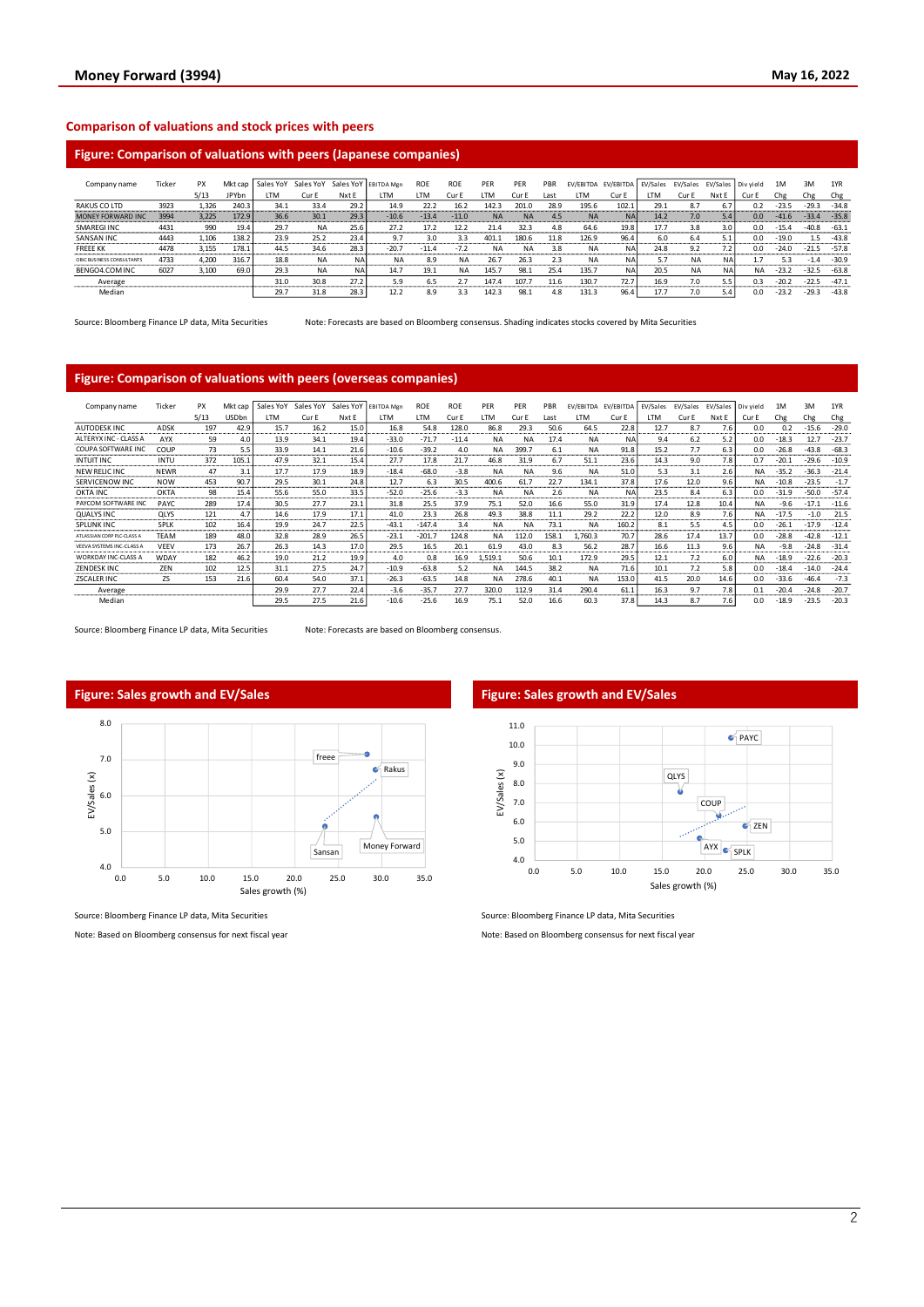

Source: Bloomberg Finance LP data, Mita Securities Note: Indexed 100 at the end of 2019 Source: Bloomberg Finance LP data, Mita Securities Note: Indexed 100 at the end of 2019